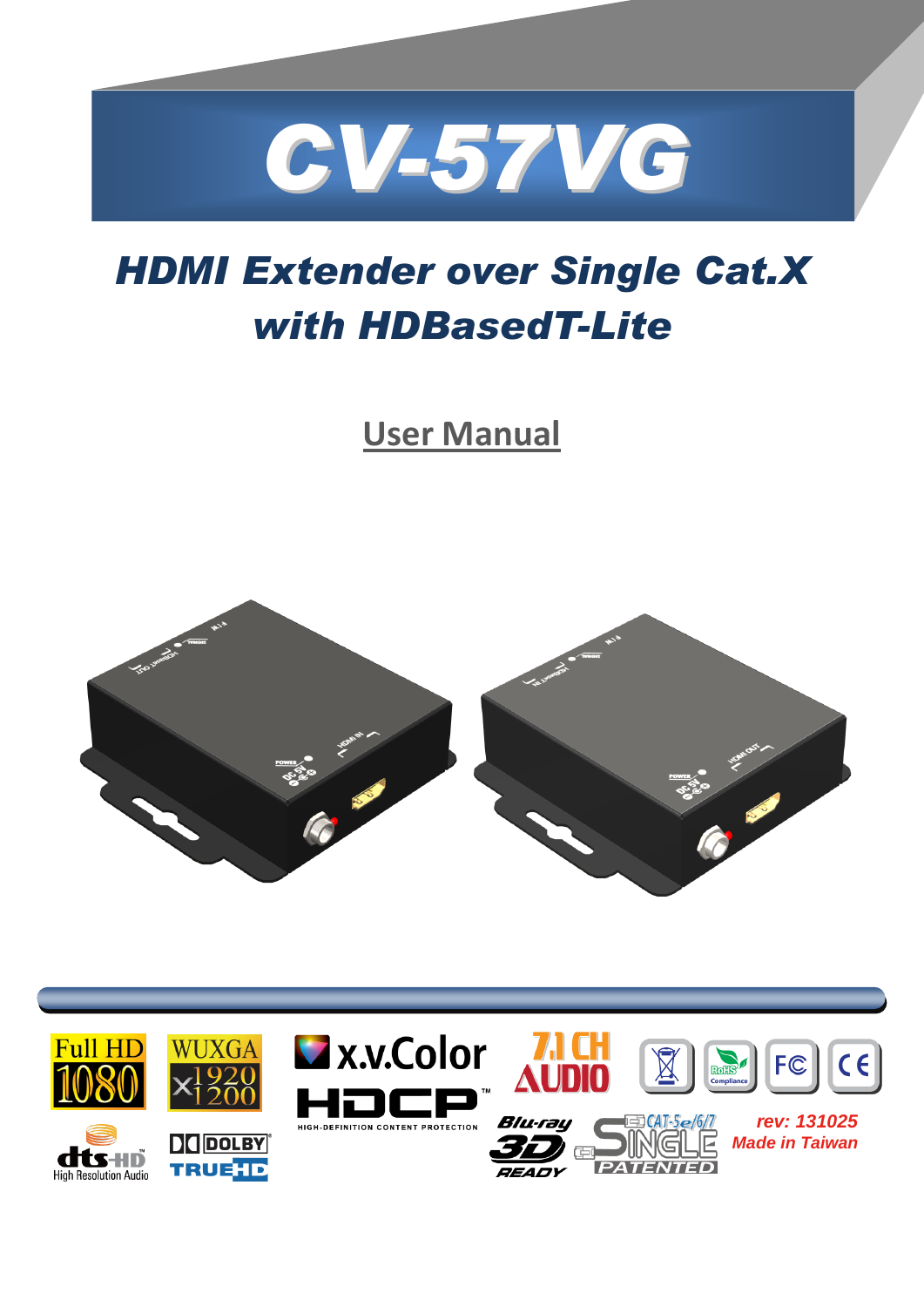

The **CV-57VG HDMI Extender over Single Cat.X with HDBasedT-Lite** has been tested for conformance to safety regulations and requirements, and has been certified for international use. However, like all electronic equipments, the **CV-57VG** should be used with care. Please read and follow the safety instructions to protect yourself from possible injury and to minimize the risk of damage to the unit.

- Follow all instructions and warnings marked on this unit.
- Do not attempt to service this unit yourself, except where explained in this manual.
- Provide proper ventilation and air circulation and do not use near water.
- Keep objects that might damage the device and assure that the placement of this unit is on a stable surface.
- Use only the power adapter and power cords and connection cables designed for this unit.
- Do not use liquid or aerosol cleaners to clean this unit. Always unplug the power to the device before cleaning.



#### *TABLE OF CONTENTS*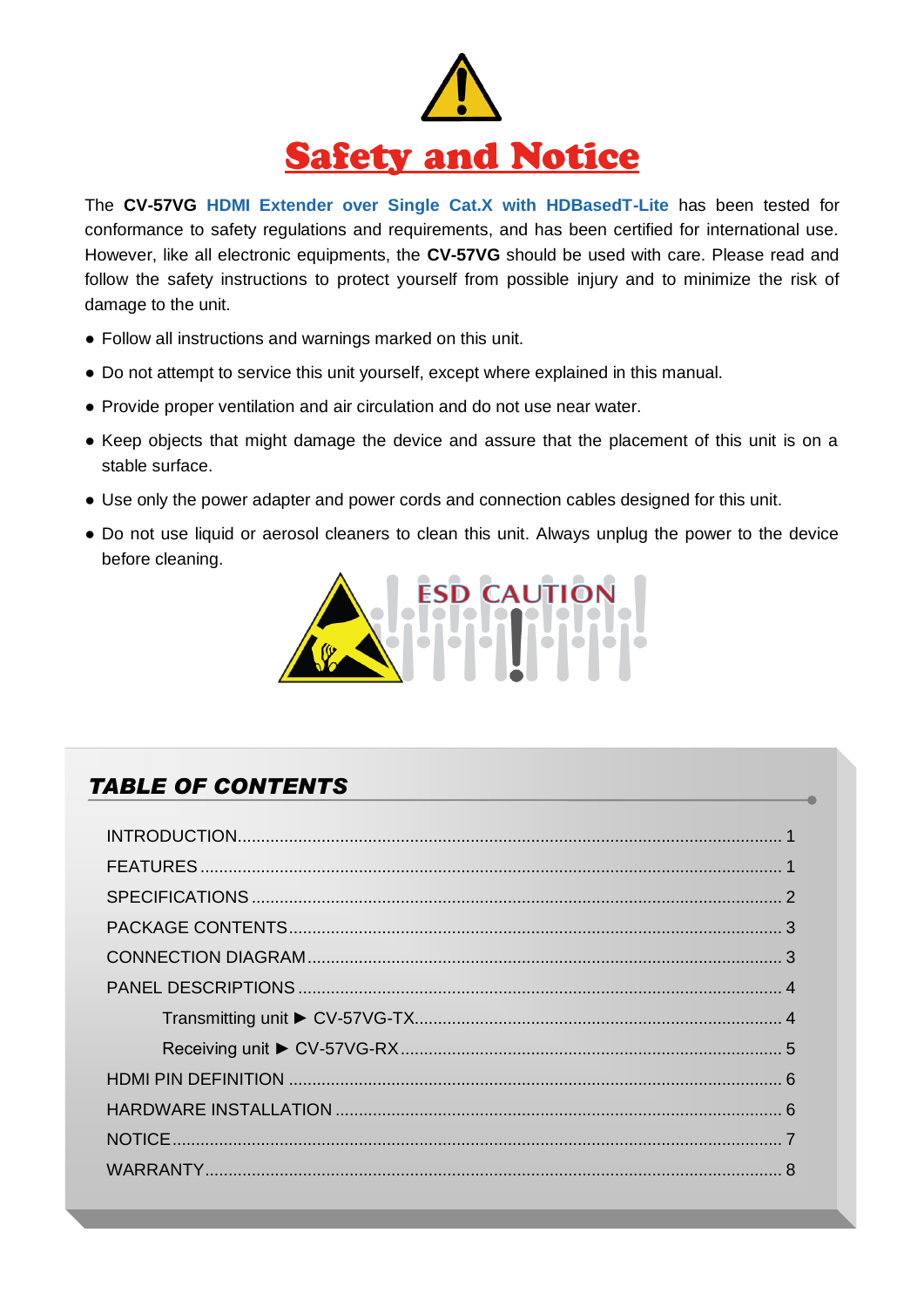### **INTRODUCTION**

<span id="page-2-0"></span>The **CV-57VG HDMI Extender over Single Cat.X with HDBasedT-Lite** boosts up your video/audio transmission distance up to 60m (198ft) in HDTV 1080p with 48-bit color depth. CV-57VG also supports the most advanced 3D video format complaint with HDMI specification and therefore guarantees the highest 3D video compatibility on the market. With only one cost effective Cat.5/5e/6 cable, users can readily extend HDTV sources from DVD players, Blu-ray Disc player, PS3, PC, and any other kinds of sources compliant with TMDS to distant display monitors including HDMI or DVI enabled TV sets or LCD PC monitors. With the advanced design for the latest HDMI technology, deep color video, DTS-HD or Dolby TrueHD audio, and HDCP supports and compatibility are all further insured. This flexibility makes HDCP compliant DVD players or PS3 transmit utmost high quality video and audio with a greater distance at the minimal cost, when integrating several components apart.

The CV-57VG includes two units: transmitting unit CV-57VG-TX and receiving unit CV-57VG-RX. The transmitting unit is used to capture the input HDMI / DVI signals and carry the signals via one cost effective Cat.5/5e/6 cable. The receiving unit is responsible for equalizing the transmitted HDMI signal. CV-57VG offers the most convenient solution for digital signage with long distance A/V transmission path, and with 10G transmission width ready, CV-57VG is ready for your next HDMI generation and applications!

## **FEATURES**

- <span id="page-2-1"></span>Support HDMI Deep Color & full 3D & 4K2K@30 (HDBaseT-Lite technology)
- Extend the transmission up to 60m (198ft) from the HDMI source at Full HD 1080p 48-bit and 40m (130ft) at 4K2K@30
- HDCP & EDID Bypass
- CEC support
- Auto equalization
- Pure unaltered uncompressed 7.1ch digital HDMI over Cat.5/5e/6 cable transmission
- DTS-HD Master Audio and Dolby TrueHD high bit rate audio support
- Wall mounting housing design for easy and robust installation



The length depends on the characteristics and quality of the cables. Higher resolutions and longer transmission distances require low skew cables (<25ns/100m) for best performance. Unshielded CAT6 with metal RJ45 connectors is recommended.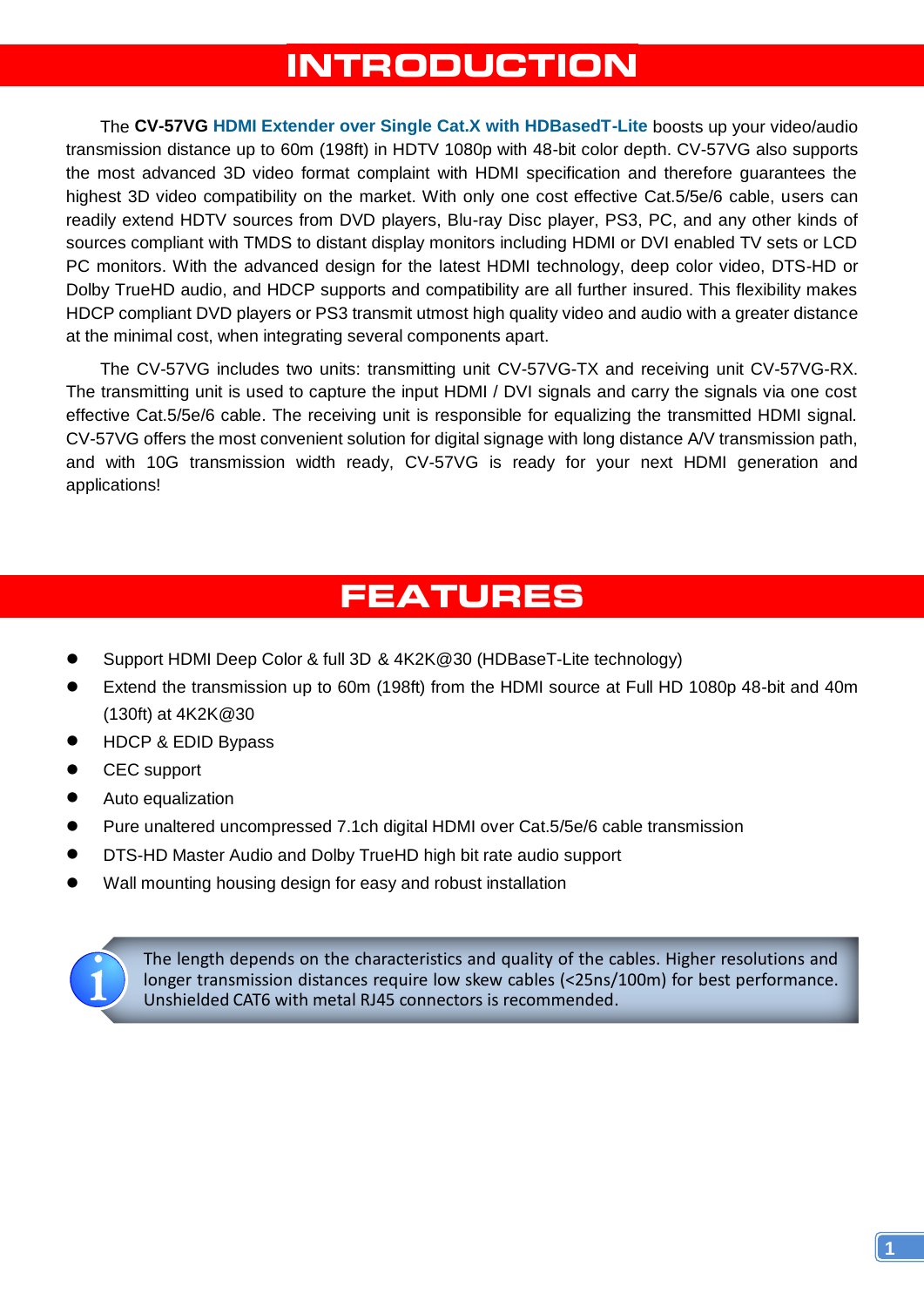# **SPECIFICATIONS**

<span id="page-3-0"></span>

| <b>Model Name</b>                            |         | <b>CV-57VG</b>                                                                                          |                                  |  |
|----------------------------------------------|---------|---------------------------------------------------------------------------------------------------------|----------------------------------|--|
| <b>Technical</b>                             |         | <b>CV-57VG[Tx]</b>                                                                                      | <b>CV-57VG[Rx]</b>               |  |
| Role of usage                                |         | Transmitter [TX]                                                                                        | Receiver [RX]                    |  |
| <b>HDMI</b> compliance                       |         | HDMI Deep Color, full 3D & 4K2K@30                                                                      |                                  |  |
| <b>HDCP</b> compliance                       |         | Yes                                                                                                     |                                  |  |
| Video bandwidth                              |         | Single-link 340MHz [10.2Gbps]                                                                           |                                  |  |
| Video support                                |         | 480i / 480p / 720p / 1080i / 1080p60                                                                    |                                  |  |
| <b>HDMI</b> over UTP                         |         | 1080p@60 60m (198ft) [CAT5e]                                                                            |                                  |  |
| Audio support                                |         | Surround sound [up to 7.1ch) or stereo digital audio                                                    |                                  |  |
| Equalization                                 |         | Auto                                                                                                    |                                  |  |
| Input TMDS signal                            |         | 1.2 Volts [peak-to-peak]                                                                                |                                  |  |
| Input DDC signal                             |         | 5 Volts [peak-to-peak, TTL]                                                                             |                                  |  |
| <b>ESD</b> protection                        |         | [1] Human body model — ±19kV [air-gap discharge] & ±12kV [contact discharge]<br>[2] Core chipset - ±8kV |                                  |  |
| PCB stack-up                                 |         | 4-layer board [impedance control – differential 100 $\Omega$ ; single 50 $\Omega$ ]                     |                                  |  |
| Input                                        |         | 1x HDMI<br>1x mini-USB                                                                                  | 1x RJ-45[HDBaseT]<br>1x mini-USB |  |
| Output                                       |         | 1x RJ-45[HDBaseT]                                                                                       | 1x HDMI                          |  |
| <b>HDMI</b> connector                        |         | Type A [19-pin female]                                                                                  |                                  |  |
| <b>USB</b> connector                         |         | Mini B                                                                                                  |                                  |  |
| RJ-45 connector                              |         | WE/SS 8P8C(Reverse Mode)                                                                                |                                  |  |
| Rotary control switch                        |         | None                                                                                                    |                                  |  |
| <b>Mechanical</b>                            |         | <b>CV-57VG[Tx]</b>                                                                                      | <b>CV-57VG[Rx]</b>               |  |
| Housing                                      |         | Metal enclosure                                                                                         |                                  |  |
| <b>Dimensions</b><br>$[L \times W \times H]$ | Model   | 73 x 89 x 26mm [2.9" x 3.5" x 1"]                                                                       |                                  |  |
|                                              | Package | 175 x 125 x 216mm [6.8" x 4.9" x 8.5"]                                                                  |                                  |  |
|                                              | Carton  | 647 x 366 x 237mm [2'1" x 1'2" x 9.3"]                                                                  |                                  |  |
| Weight                                       | Model   | 200g [7oz]                                                                                              | 196g [6.9oz]                     |  |
|                                              | Package | 900g [2 lbs]                                                                                            |                                  |  |
| Fixedness                                    |         | Wall-mounting case with screws                                                                          |                                  |  |
| Power supply                                 |         | <b>5V 2A DC</b>                                                                                         |                                  |  |
| Power consumption                            |         | 3 Watt [max]                                                                                            | 7 Watt [max]                     |  |
| Operation temperature                        |         | 0~40°C [32~104°F]                                                                                       |                                  |  |
| Storage temperature                          |         | -20~60°C [-4~140°F]                                                                                     |                                  |  |
| Relative humidity                            |         | 20~90% RH [no condensation]                                                                             |                                  |  |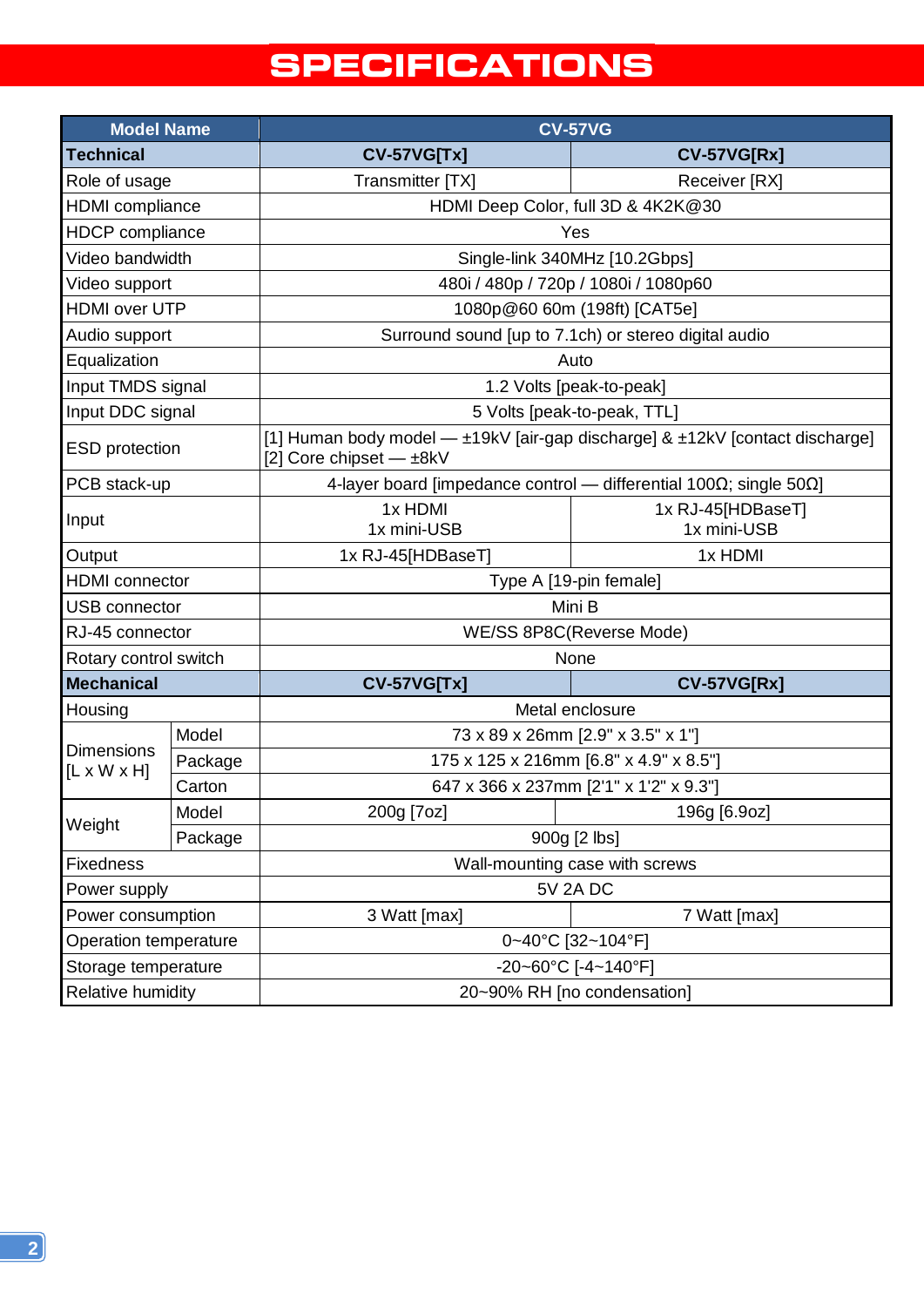### **PACKAGE CONTENTS**

- <span id="page-4-0"></span>● 1x CV-57VG [TX & RX]
- 2x 5V DC power supply
- 1x User Manual

## **CONNECTION DIAGRAM**

<span id="page-4-1"></span>

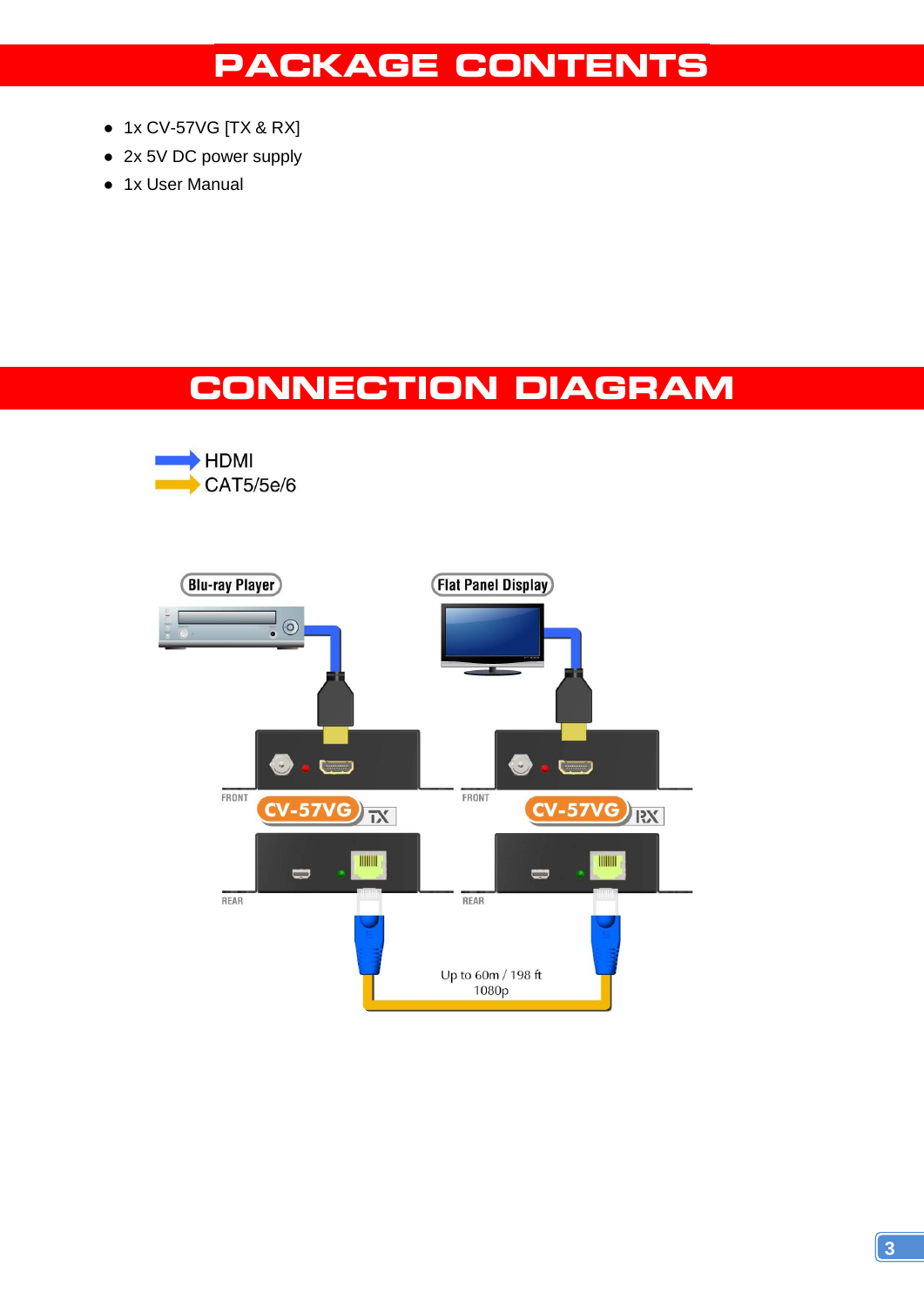## **PANEL DESCRIPTIONS**

### **Transmitting unit** ► **CV-57VG-TX**

#### <span id="page-5-1"></span><span id="page-5-0"></span>**Front Panel**



- 1. **Latch-locking power jack:** Connect to 5V DC power supply
- 2. **LED:** Power indicator
- 3. **HDMI IN:** Connects to a HDMI source with a HDMI male-male cable

#### **Rear Panel**



- 4. **Mini-USB:** F/W update
- 5. **LED:** TX/RX link indicator
- 6. **RJ45:** Plug in a Cat-5/5e/6 cable that needs to be linked to the receiving unit CV-57VG-RX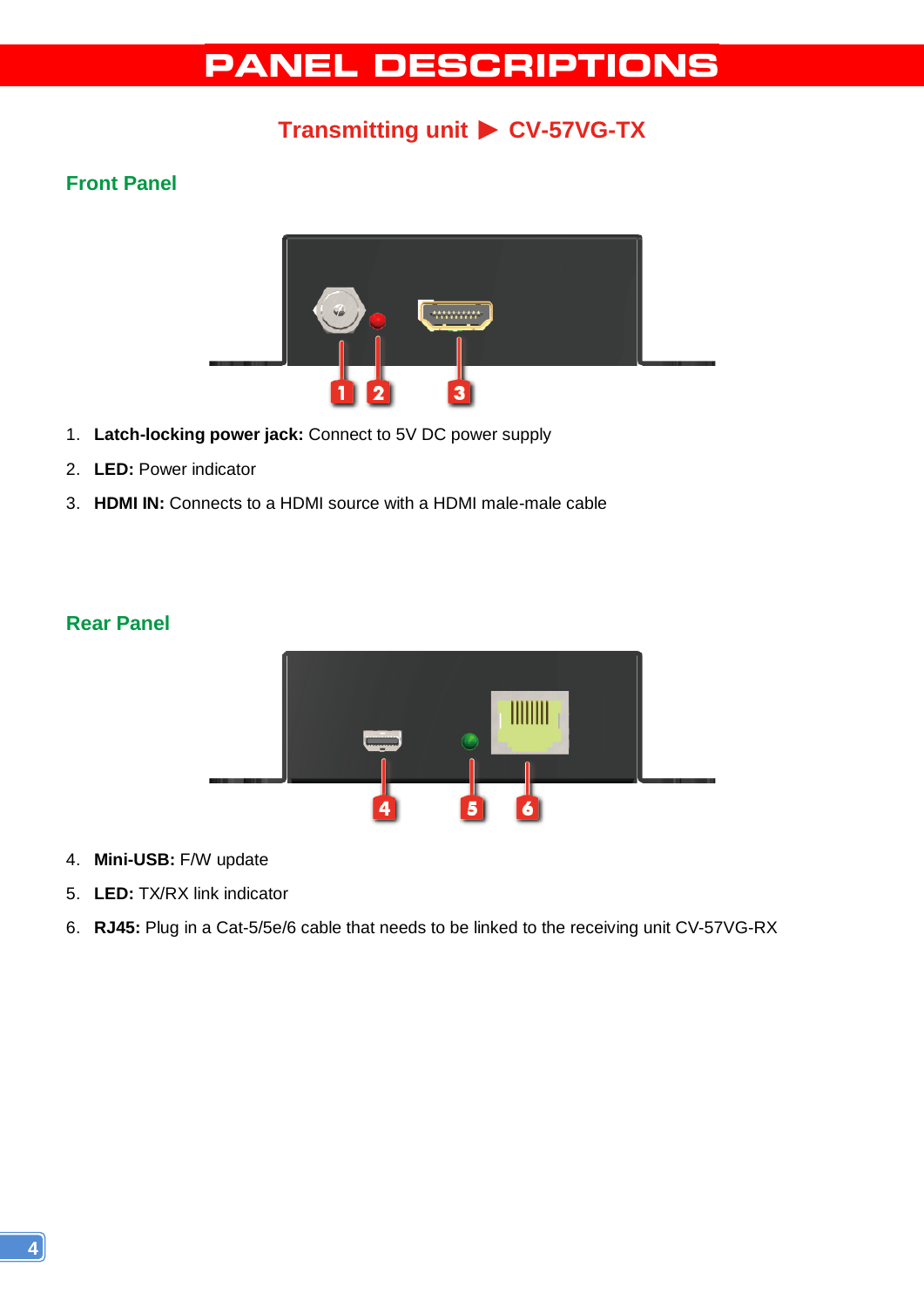### **Receiving unit ► CV-57VG-RX**

#### <span id="page-6-0"></span>**Front Panel**



- 7. **Latch-locking power jack:** Connect to 5V DC power supply
- 8. **LED:** Power indicator
- 9. **HDMI OUT:** Connect to a HDMI display with a HDMI male-male cable

#### **Rear Panel**



- 10. **Mini-USB:** F/W update
- 11. **LED:** TX/RX link indicator
- 12. **RJ45:** Plug in a Cat-5/5e/6 cable that needs to be linked to the transmitting unit CV-57VG-TX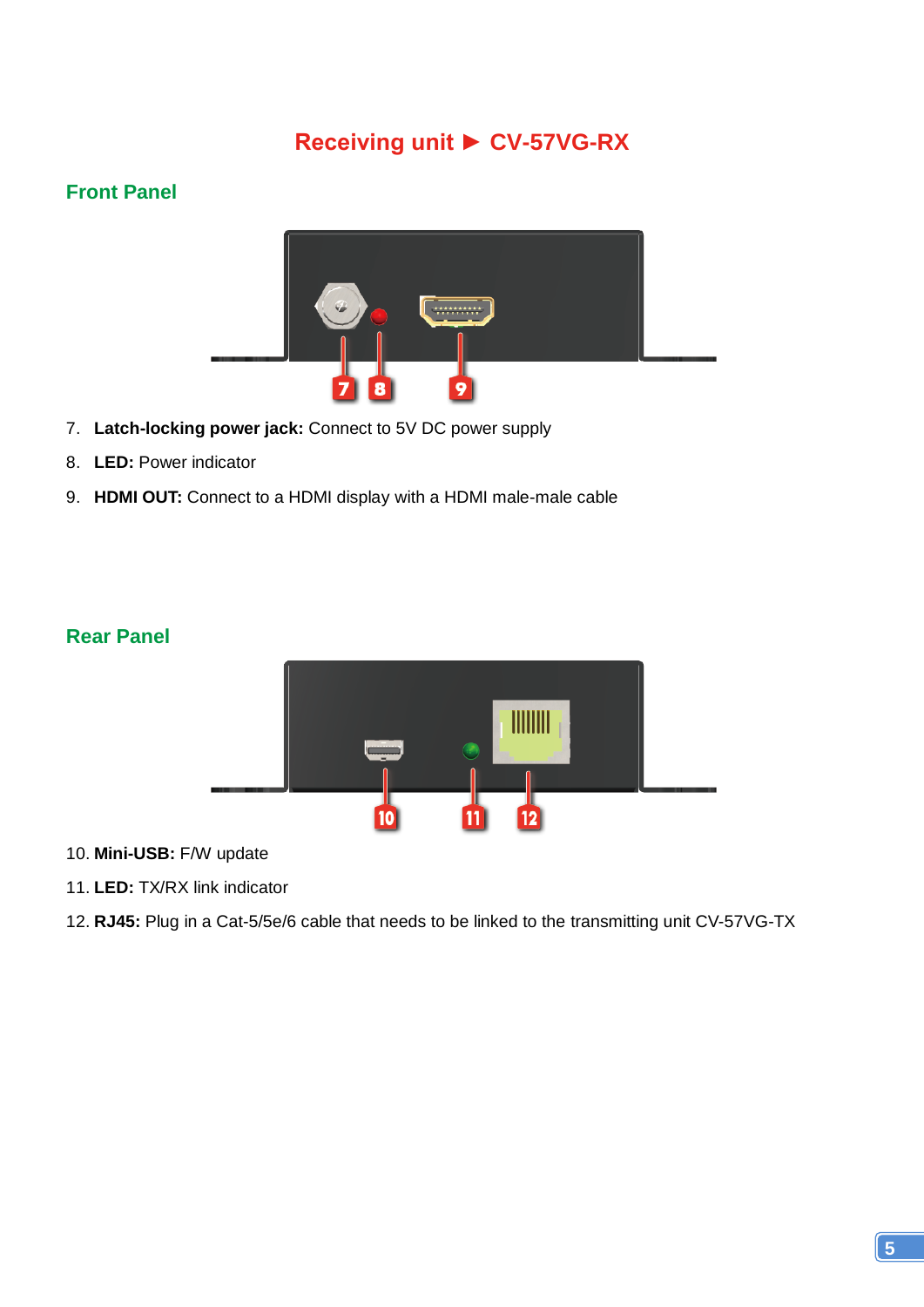### <span id="page-7-0"></span>**HDMI PIN DEFINITION**



**Type A (Receptacle) HDMI**

| Pin 1            | TMDS Data2+              | <b>Pin 11</b> | <b>TMDS Clock Shield</b>  |
|------------------|--------------------------|---------------|---------------------------|
| Pin <sub>2</sub> | <b>TMDS Data2 Shield</b> | <b>Pin 12</b> | <b>TMDS Clock-</b>        |
| Pin <sub>3</sub> | <b>TMDS Data2-</b>       | <b>Pin 13</b> | <b>CEC</b>                |
| Pin 4            | TMDS Data1+              | <b>Pin 14</b> | Reserved (N.C. on device) |
| Pin <sub>5</sub> | <b>TMDS Data1 Shield</b> | <b>Pin 15</b> | <b>SCL</b>                |
| Pin 6            | TMDS Data1-              | <b>Pin 16</b> | <b>SDA</b>                |
| Pin 7            | TMDS Data0+              | <b>Pin 17</b> | <b>DDC/CEC Ground</b>     |
| Pin 8            | <b>TMDS Data0 Shield</b> | <b>Pin 18</b> | +5V Power                 |
| Pin 9            | TMDS Data0-              | <b>Pin 19</b> | Hot Plug Detect           |
| <b>Pin 10</b>    | <b>TMDS Clock+</b>       |               |                           |

### **HARDWARE INSTALLATION**

- <span id="page-7-1"></span>1. Connect a HDMI or DVI source (such as a Blu-ray Disc player) to the transmitting unit CV-57VG-TX.
- 2. Connect a HDMI or DVI display (such as a LCD TV) to the receiving unit CV-57VG-RX.
- 3. Connect a Cat-5/5e/6 cable between the transmitting and receiving units.
- 4. Make sure this Cat-5/5e/6 cable is tightly connected and not loose.
- 5. Plug in 5V DC power supply unit to the power jack of the receiving unit CV-57VG-RX and the transmitting unit CV-57VG-TX.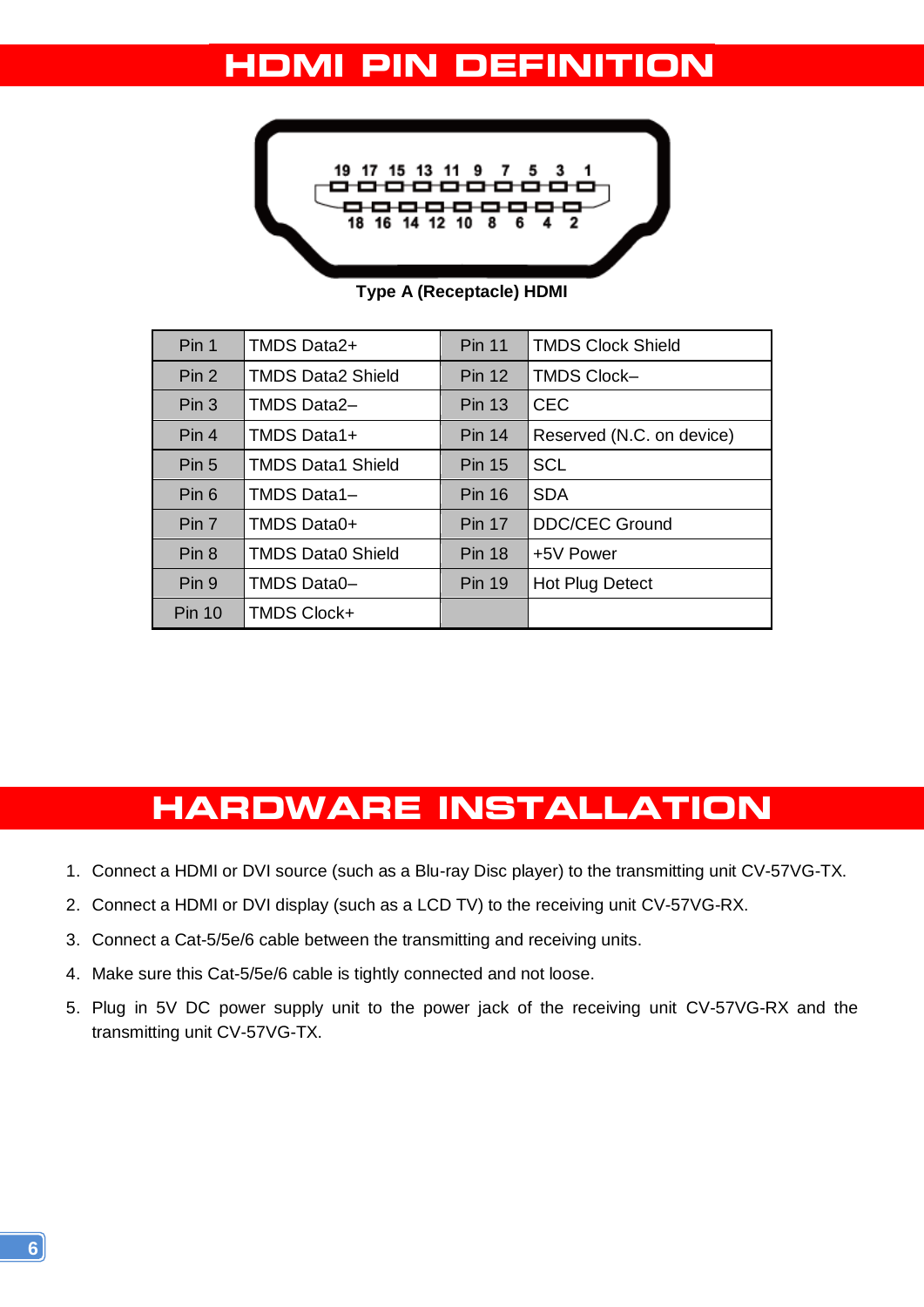# **NOTICE**

- <span id="page-8-0"></span>1. All HDMI over CAT5 transmission distances are measured using Belden 1583A CAT5e 125MHz UTP cable and ASTRODESIGN Video Signal Generator VG-859C & VG-870B.
- 2. The transmission length is largely affected by the type of Cat-5/5e/6 cables, the type of HDMI sources, and the type of HDMI display. The testing result shows solid UTP cables (usually in the form of 300m [1,000ft] bulk cables) can transmit a lot longer signals than stranded UTP cables (usually in the form of fixed length patch cords). Shielded STP cables are better suited than unshielded UTP cables. A solid UTP Cat-5e cable shows longer transmission range than stranded STP Cat-6 cable. For long extension applications, solid UTP/STP cables are the only viable choice.
- 3. EIA/TIA-568-B termination (T568B) for Cat-5/5e/6 cables is recommended for better performance.
- 4 To reduce the interference among the unshielded twisted pairs of wires in Cat-5/5e/6 cable, one can use shielded STP cables to improve EMI problems, which is worsen in long transmission.
- 5. Because the quality of the CAT5/6 cables has the major effect on how long the transmission limit can achieve and how good is the received picture quality, the actual transmission range is subject to one's choice of Cat-5/5e/6 cables. For desired resolutions greater than 1080i or 1280x1024, a Cat-6 cable is recommended.
- <span id="page-8-1"></span>6. If your HDMI display has multiple HDMI inputs, it is found that the first HDMI input [HDMI input #1] generally can produce better transmission performance among all HDMI inputs.